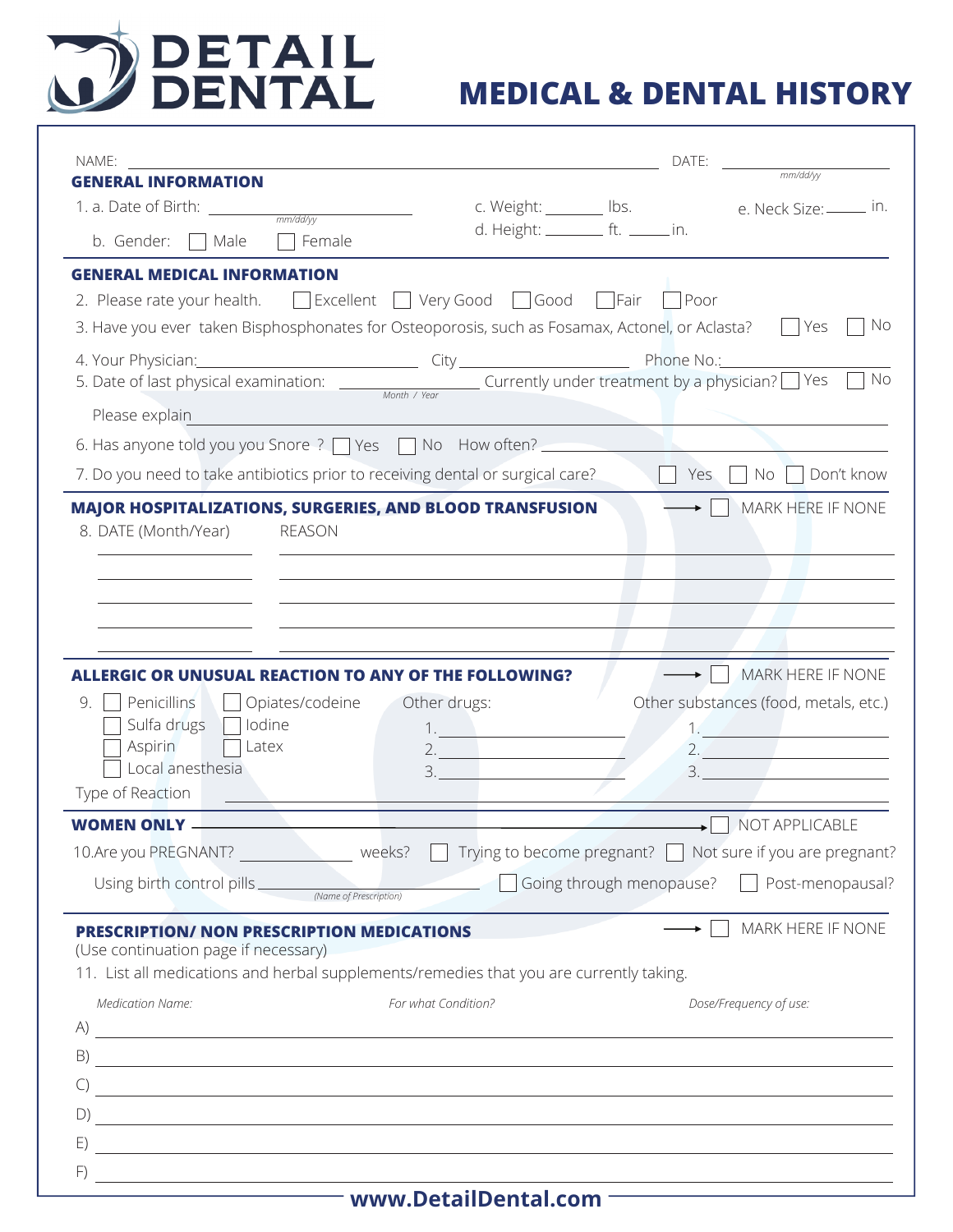## **GENERAL MEDICAL INFORMATION - PRESENT SYMPTOMS**

| 12. Mark symptom(s) that you NOW experience or HAVE RECENTLY experienced.                                                                                                                                                                                          | MARK HERE IF NONE                                                                                                                                                     |
|--------------------------------------------------------------------------------------------------------------------------------------------------------------------------------------------------------------------------------------------------------------------|-----------------------------------------------------------------------------------------------------------------------------------------------------------------------|
| <b>GENERAL</b><br>Weight loss ______________ Lbs. Over time period? ___________<br>Weight gain___________Lbs. Over time period? __________<br>Loss of appetite<br>Always hungry<br>Always thirsty<br>Frequent urination<br>Fatigue<br>Faint easily<br>Night sweats | <b>HEAD &amp; NECK</b><br>Neck pain<br>Neck lump/swelling<br>Headache<br>Facial pain<br>Jaw pain<br><b>SALIVARY</b><br>Need liquid to swallow dry foods               |
| Bleed easily<br>Bruise easily<br><b>CARDIOVASCULAR</b><br>Shortness of breath with exertion<br>Racing or irregular heart beat                                                                                                                                      | Mouth feels dry when eating a meal<br>Difficulties swallowing any foods<br>Sense of too little saliva<br>Sense of too much saliva                                     |
| Swollen ankles<br>Cold ankles/feet<br>Chest pain/angina<br><b>RESPIRATORY</b>                                                                                                                                                                                      | <b>EYES</b><br>Vision changes<br>Dry eyes                                                                                                                             |
| Coughing spell<br>Wheezing<br>Use 2 or more pillows to sleep<br>MUSCULOSKELETAL<br>Joint pain<br>Swollen joints                                                                                                                                                    | <b>EARS</b><br>Hearing loss<br>Ringing ears<br>Earaches<br>Pressure/stuffiness in ears                                                                                |
| Muscle cramping<br><b>SKIN CHANGES</b><br>Skin problems<br>Nail changes<br><b>NEUROLOGICAL</b><br>Numbness/tingling<br>Paralysis/weakness                                                                                                                          | <b>NOSE/THROAT</b><br>Congested/runny nose<br>Nose bleeds<br>Nasal obstruction<br>Sore throat<br>Hoarseness/voice changes<br>$\mathbf{I}$<br>Mouth breathing/ snoring |
| Memory changes<br>Smell/taste changes<br>Difficulty chewing<br>Swallowing changes                                                                                                                                                                                  | <b>PAIN</b><br>Back pain<br>Other pains                                                                                                                               |
| Speech changes<br>Dizzy spells or fainting<br><b>GASTROINTESTINAL</b><br>Indigestion<br>Reflux/heartburn<br>Nausea/vomiting<br>Bowel problems                                                                                                                      | <b>BEHAVIORAL</b><br><b>Stress</b><br>Sleep difficulties<br>Feel depressed<br>Feel agitated/anxious                                                                   |
| <b>FAMILY MEDICAL HISTORY</b>                                                                                                                                                                                                                                      | MARK HERE IF NO ONE IN YOUR FAMILY HAS EVER                                                                                                                           |
| 13. Indicate any medical problems that have been present in your parents, brothers/sisters, or close relatives.                                                                                                                                                    | HAD ANY OF THE PROBLEMS LISTED BELOW                                                                                                                                  |
| Genetic (inherited) disease<br>Liver/kidney disease<br>Immune system disease<br>Diabetes                                                                                                                                                                           | Bleeding disorders<br>Tuberculosis<br>Neurologic disease<br>Other (include cancer)                                                                                    |

| www.DetailDental.com |  |  |
|----------------------|--|--|
|----------------------|--|--|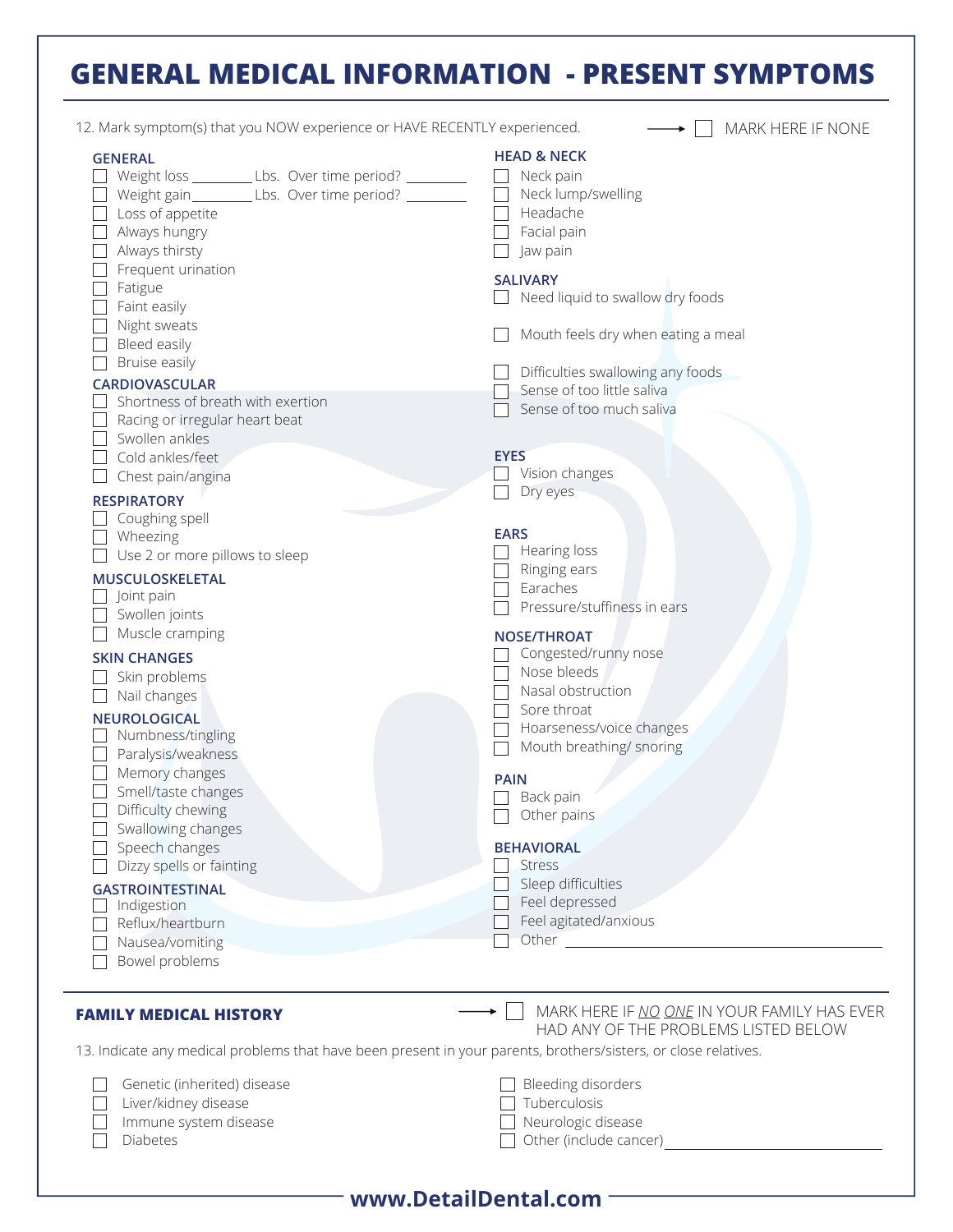## **MEDICAL HISTORY - PAST AND PRESENT ILLNESS**

14. Check the box for illnesses that you CURRENTLY HAVE or HAVE HAD IN THE PAST  $\longrightarrow \Box$  MARK HERE IF NONE

| Acid-reflux /Heartburn<br>Ulcer/Gastritis<br>Irritable bowel syndrome/Colitis<br><b>LUNG/AIRWAY DISORDERS</b><br>$\Box$ Emphysema<br>Pneumonia<br>Bronchitis<br>Asthma<br>Tuberculosis<br>Sleep Apnea<br>Other ________<br><b>SKIN DISORDERS</b><br>Skin cancer<br>Skin infections<br>Other <b>Communication</b><br><b>OTHER MAJOR ORGAN DISEASE</b> |
|------------------------------------------------------------------------------------------------------------------------------------------------------------------------------------------------------------------------------------------------------------------------------------------------------------------------------------------------------|
|                                                                                                                                                                                                                                                                                                                                                      |
|                                                                                                                                                                                                                                                                                                                                                      |
|                                                                                                                                                                                                                                                                                                                                                      |
|                                                                                                                                                                                                                                                                                                                                                      |
|                                                                                                                                                                                                                                                                                                                                                      |
|                                                                                                                                                                                                                                                                                                                                                      |
|                                                                                                                                                                                                                                                                                                                                                      |
|                                                                                                                                                                                                                                                                                                                                                      |
|                                                                                                                                                                                                                                                                                                                                                      |
|                                                                                                                                                                                                                                                                                                                                                      |
|                                                                                                                                                                                                                                                                                                                                                      |
|                                                                                                                                                                                                                                                                                                                                                      |
|                                                                                                                                                                                                                                                                                                                                                      |
|                                                                                                                                                                                                                                                                                                                                                      |
|                                                                                                                                                                                                                                                                                                                                                      |
|                                                                                                                                                                                                                                                                                                                                                      |
| Kidney disease                                                                                                                                                                                                                                                                                                                                       |
| $\Box$ Liver disease                                                                                                                                                                                                                                                                                                                                 |
| $\Box$ Organ transplant                                                                                                                                                                                                                                                                                                                              |
| $\Box$ Spleen surgery                                                                                                                                                                                                                                                                                                                                |
| $\Box$ Other $\_\_$                                                                                                                                                                                                                                                                                                                                  |
| <b>INFECTIOUS DISEASES</b>                                                                                                                                                                                                                                                                                                                           |
| Rheumatic fever                                                                                                                                                                                                                                                                                                                                      |
| Strep Throat                                                                                                                                                                                                                                                                                                                                         |
| Mononucleosis                                                                                                                                                                                                                                                                                                                                        |
| Hepatitis                                                                                                                                                                                                                                                                                                                                            |
| Sexually-transmitted diseases                                                                                                                                                                                                                                                                                                                        |
| <b>HIV/AIDS</b>                                                                                                                                                                                                                                                                                                                                      |
| Other                                                                                                                                                                                                                                                                                                                                                |
| <b>BEHAVIORAL CONDITIONS</b>                                                                                                                                                                                                                                                                                                                         |
| Psychiatric illness                                                                                                                                                                                                                                                                                                                                  |
| Anxiety/Panic attacks                                                                                                                                                                                                                                                                                                                                |
| Depression                                                                                                                                                                                                                                                                                                                                           |
| Suicide attempt or thoughts                                                                                                                                                                                                                                                                                                                          |
| Other                                                                                                                                                                                                                                                                                                                                                |
| <b>HABITS/ADDICTION</b>                                                                                                                                                                                                                                                                                                                              |
|                                                                                                                                                                                                                                                                                                                                                      |
| Drug abuse                                                                                                                                                                                                                                                                                                                                           |
| Alcohol abuse                                                                                                                                                                                                                                                                                                                                        |
| <b>OTHER CONDITIONS</b>                                                                                                                                                                                                                                                                                                                              |
| Disabled                                                                                                                                                                                                                                                                                                                                             |
| Prosthetic valve<br>Prosthetic joint                                                                                                                                                                                                                                                                                                                 |
|                                                                                                                                                                                                                                                                                                                                                      |